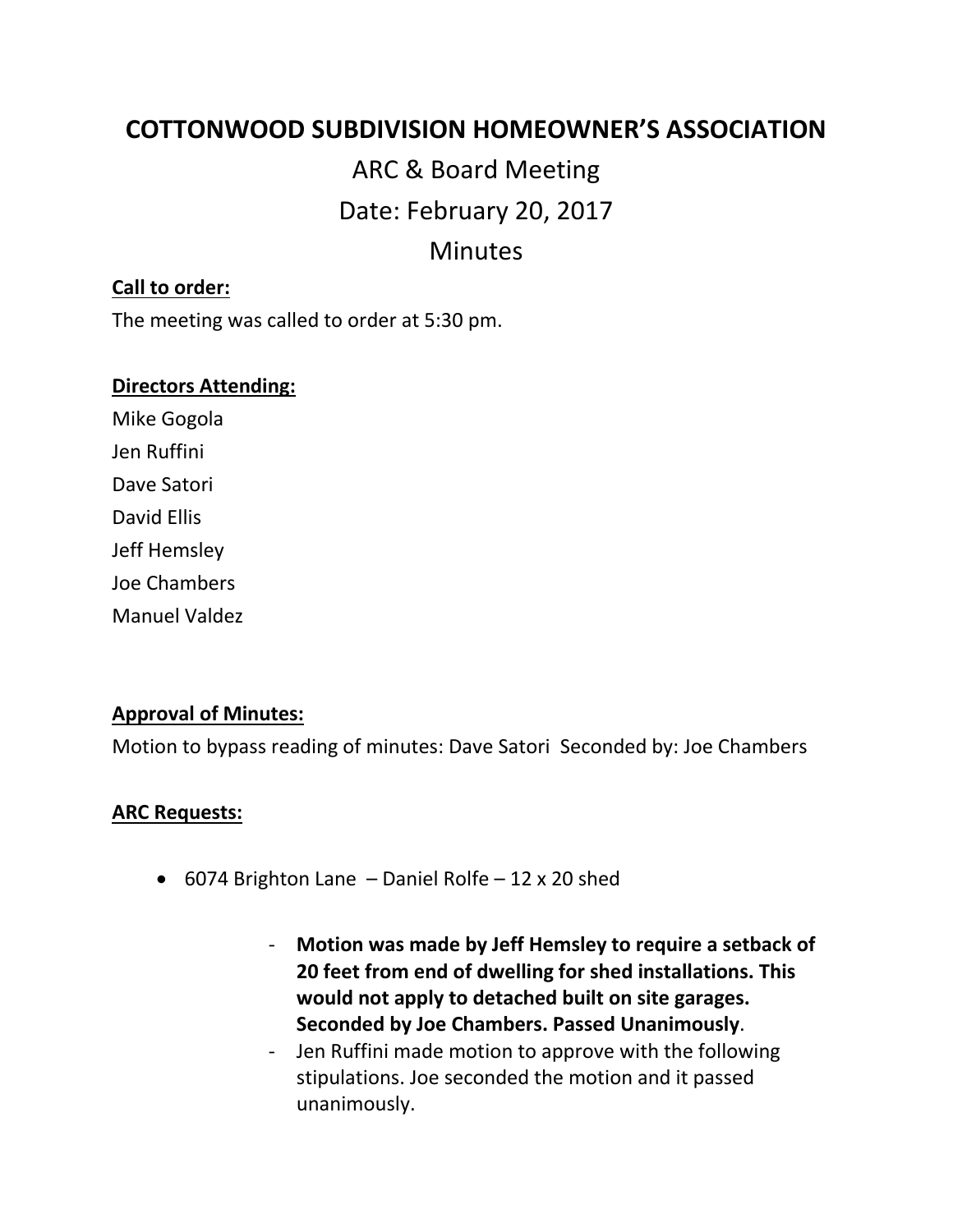- No building or design shall violate the ordinances of Santa Rosa County.
- Any structure with a wooden or concrete floor or requiring a strap to the ground shall be deemed a permanent outbuilding. Permanent outbuildings shall have a roof of the same material, color and style as the primary home and shall have a brick, stucco or wood siding finish. No metal siding or roof is allowed. The maximum size of the permanent outbuilding is to be 400 sq. ft and shall not exceed 106" in height as measured form the ground to the top of its roof. No more than one outbuilding shall be allowed to remain on the premises and must be maintained in good working condition and appearance at all times. No sewer or water lines shall be connected to this structure.
- 6177 Brighton Lane Well installation Don Harris
	- o -Jeff Hemsley made motion to approve, Jen Ruffini seconded the motion and it passed unanimously.
- 5760 Heatherton Rd Pool Installation (Roberts Pools) Robert Scarberry
	- o Joe Made motion to approve, Jen Ruffini seconded the motion and it passed unanimously.
- 9217 Iron Gate Satellite Installation –

-

o Jeff Hemsley requested that the home owner attempt the installation behind the fence to avoid view from the road and the home owner was able to comply.

## **Business:**

**1. MSBU Conversion –** Mike explained that the MSBU must be voted on by March  $27<sup>th</sup>$ , 2017 to be considered by the county this year. Two letters will be sent out to accomplish this. He further stated that the first quote received was for road paving and not for repair of pot holes. Another quote will be requested for pot hole repair. He also stated that there were 208 lots but only 160 or so where being counted which would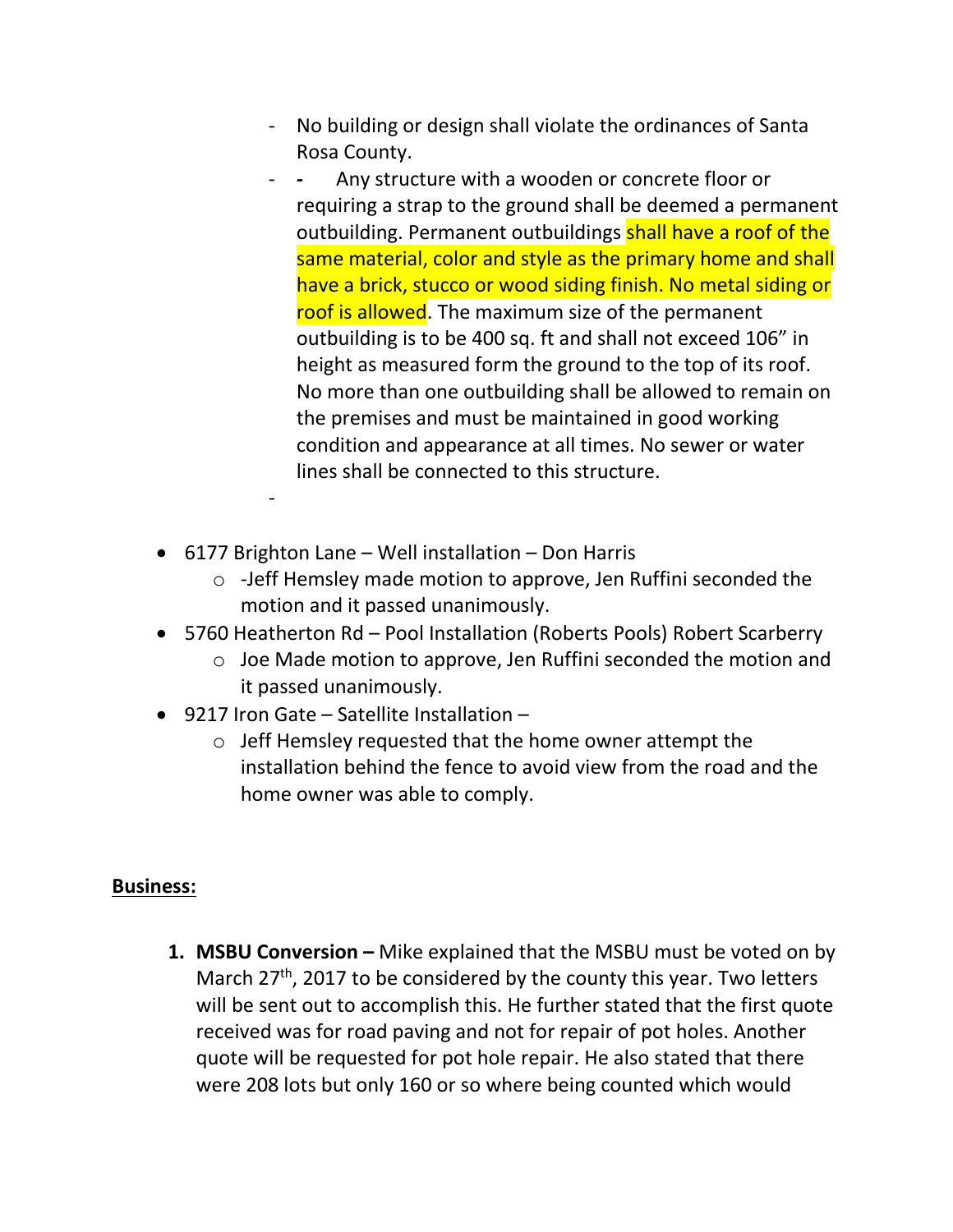need to be reviewed. A suggestion by Dave Satori was made to take a look at another neighborhood that has done this as a comparison. A second suggestion made by David Ellis was made to ask a County Representative to come to the next meeting in an effort to get community questions answered in person.

- **2. North Gate –** No answer from Timberland yet.
- **3. 5648 Heatherton Rd** It was noted that this home owner installed a shed without an approved ARC request. A letter will need to be sent to him to correct this.
- **4. Signs –** Two signs are being made to direct construction traffic down the correct roads.
- **5. Front Gate Malfunction –** Mike is aware and handling.
- **6. Landscaping Quote for Front Gate –** Mike has learned that we will most likely be liable for any damage to vehicles if we put large rocks at the front entrance.
- **7. Damage to Font Lawn –** Someone keeps driving their vehicle on the lawn outside the front entrance and putting mud on the fence as well as damaging the front lawn. There was a suggestion to place hunting cameras at the front entrance to determine who is doing this.
- **8. Purchase of Lot for Community use –** Timberland hasn't answered our request. Mike talked to the County Commissioners office about using county funds to do this but hasn't received an answer.
- **9. Yard Sale April 1st –** This has been approved.
- **10. Front Drainage Pond –** Manuel suggested the use of inmate work crews to clean out the front drainage pond. We must determine if the pond is owned by the HOA or the county before we can pursue.
- **11. Christmas Committee –** A request for anyone interested in being on a Christmas Committee will be put in the next news letter.
- **12. 9072 Iron Gate –** The long black antenna is still on the this home owners property. Another letter will need to be sent to have it removed.
- **13. Annual Meeting –** The annual meeting will be held March 20, 2017.
- **14. Additional Street Lights –** A requests from the floor was taken to consider additional street lights be installed on the dark corners and dark streets.

## **ADJOURNMENT:**